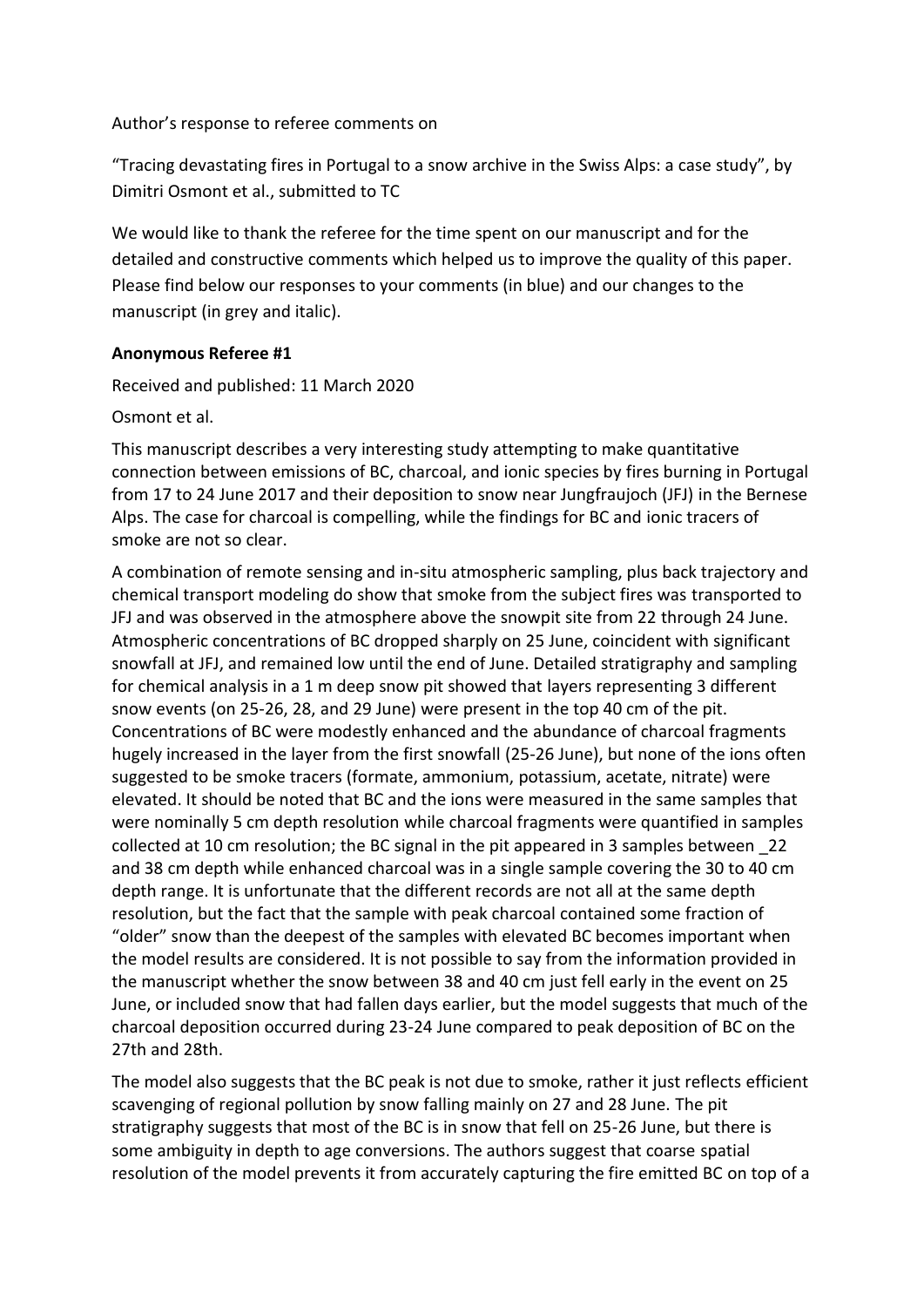large regional background. That may be partially true as suggested by the fact that it did not actually snow at JFJ on the 27th and only a small amount of rain was observed at the nearest weather station. However I find the performance of the model to be surprisingly good, and urge the authors to consider the possibility that while the charcoal is doubtless dominated by smoke from Portugal, the BC may be essentially just a mix of European pollution. I will first outline evidence that the model is closely reproducing the observed deposition of both BC and charcoal, and then suggest some ways the authors might be able to convince me, and other readers, that the BC is actually dominated by deposition from the smoke plume.

In section 3.6 the authors suggest that the CTM underestimates charcoal deposition by about a factor of 20 and that of BC by two orders of magnitude. It is not entirely clear how the fluxes were estimated from the observations in the snow pit since there is some ambiguity regarding the proper timescale, but here is a straightforward approach that suggests much better agreement.

The charcoal sample # 2 contains 20,000 fragments/L of snow or 20 fragments/g. The density of 0.54 g snow/cmˆ3 times the depth of the sample indicates that the 30-40 cm layer contains 5.4 g snow/cmˆ2, when multiplied by 20 fragments/g this indicates that 108 fragments/cmˆ2 were deposited (total for the event, not per second, day or year). From Fig 5 I estimate that the model deposited this on 23, 24, and 25 June at rates of 2200, 1500, and 600 fragments/cmˆ2 y, respectively. Using simple average of 14,333 fragments/cmˆ2 y x 1/365 d/year x 3 days gives modeled deposition of 118 fragments/cmˆ2 which is almost too close to 108 to be possible, given concerns about the model and especially the emissions of charcoal by the fire (scaled to BC estimates from a completely different model).

We appreciate the careful reconsidering of the fluxes and agree with the reviewer that the approach of calculating total fluxes is more straightforward, circumventing the uncertainty in the time scales. However, the reviewer used a wrong average value for the charcoal concentrations (14333 instead of 1433). We get an integral charcoal flux of 13.8 fragments  $cm<sup>-2</sup>$  from the model, compared to a measured total charcoal flux of 104 fragments cm<sup>-2</sup>, which is still a factor of 8 underestimation by the model.

Similar calculation for BC starts with estimate of 7.5 ng/g (average of the 6 samples #s 4-6, all replicated, in Fig 2) x 0.54 g/cm<sup> $\hat{a}$ </sup> x 15 cm (depth of the 3 samples combined) yielding total burden of 61 ng BC/cmˆ2 in this layer. For the model estimate an eyeball average of the calculated flux over 26-28 June is 6 ng/m<sup>2</sup> sec x 3 d x 86,400 sec/d x 1/10,000 cmˆ2/mˆ2 = 155 ng BC/cmˆ2. Not as close as the agreement between observed and modeled charcoal deposition but a factor of 2.5 is nowhere near 100-fold difference.

The measured total BC flux of 61 ng  $cm^{-2}$  is correct and the modelled integral flux is 195 ng  $cm<sup>-2</sup>$ , so the model overestimates the flux by a factor of 3. Interestingly, the model underestimates the charcoal and overestimates the BC flux. When the model performance was evaluated with longer-term charcoal deposition fluxes, the opposite was observed (Gilgen et al., 2018). It was hypothesized that the model overestimates the fluxes at ice core sites because of their high location within complex topography. The model is not able to simulate these high locations correctly since the surface altitude is constant over the whole grid box; i.e. the topography is smoothed. In addition, ice cores are often located above the top plume height of most fires (Rémy et al., 2017), which may prevent transport of charcoal particles to them. Obviously the Pedrógão Grande case was exceptional, since the plume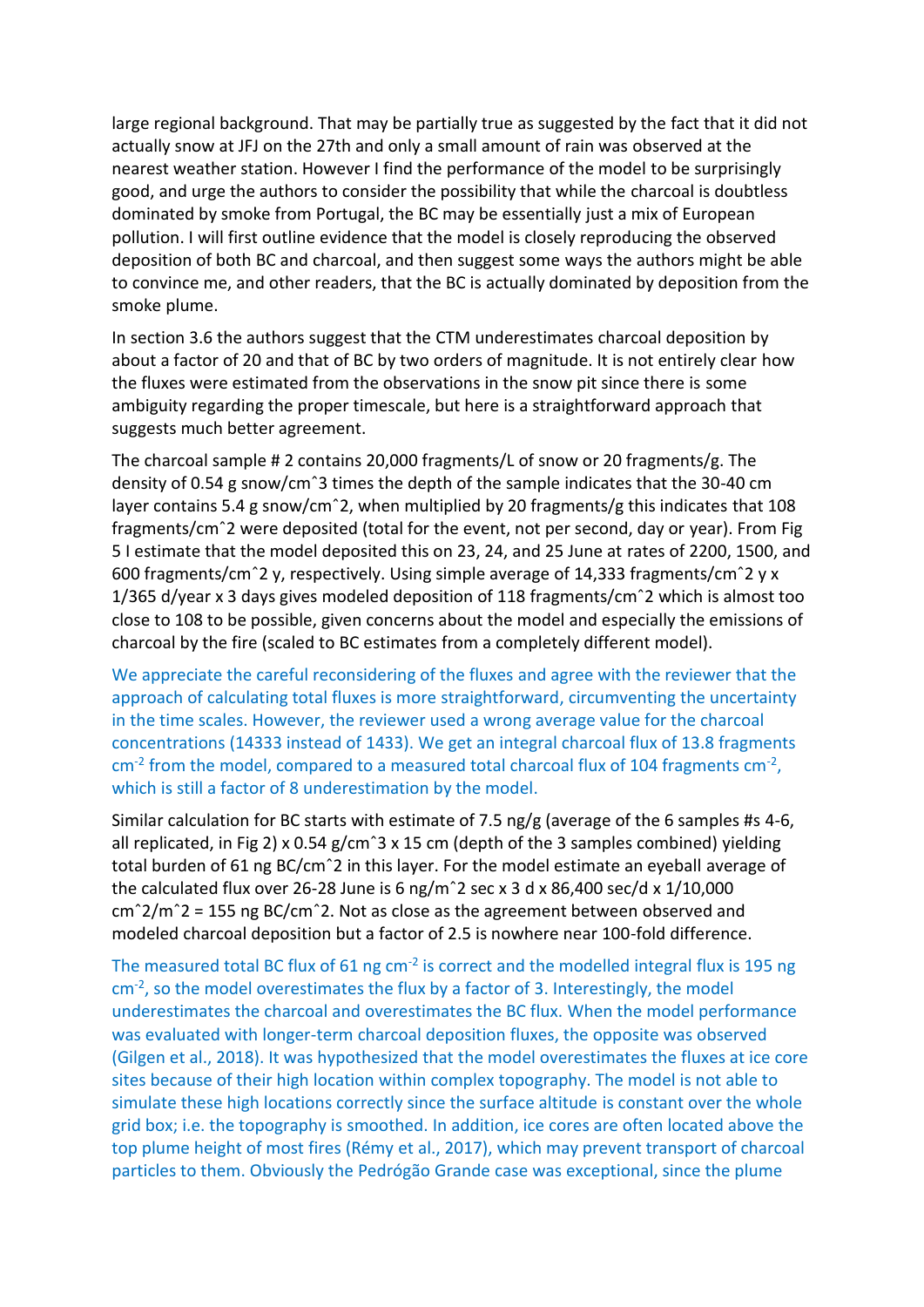was transported at elevations between 3000 and 5000 m a.s.l.. In addition, an underestimation of the fire emissions might have played a role. In contrast, the smoothed topography in the model and the corresponding more efficient vertical mixing might have resulted in overestimated levels of BC from regional anthropogenic sources, explaining the overestimation of the BC flux. We revised the manuscript accordingly:

For microscopic charcoal, we observed a total deposition flux of 104 fragments cm<sup>-2</sup> in the *snowpit, around 8 times more than the modelled flux of 13.8 fragments cm-2 (integral over 23rd and 24th June, Fig. 5). Compared to yearly average fluxes from high-alpine ice archives (Table 4), the estimated influx at JFJ during the event is exceptional and cannot be explained by the somewhat lower altitude of the JFJ site compared to the other alpine ice-core locations. The comparison with other ice archives suggests this single outstanding event deposited nearly as many charcoal particles as during an average year in other ice archives (e.g. Brugger et al. 2018a).*

For rBC, the total deposition flux for samples 4, 5, and 6 was 62 ng cm<sup>-2</sup> (average of replicate *samples). The integral flux retrieved from the model for 26th, 27th, and 28th June is 195 ng cm-2 (Fig. 5); a factor of three higher than the observation. Interestingly, the model underestimates the charcoal and overestimates the BC flux. When the model performance was evaluated with longer-term charcoal deposition fluxes, the opposite was observed (Gilgen et al., 2018). It was hypothesized that the model overestimates the fluxes at ice core sites because of their high location within complex topography. The model is not able to simulate these high locations correctly, since the surface altitude is constant over the whole grid box; i.e. the topography is smoothed. In addition, ice core sites are often located above the top plume height of most fires (Rémy et al., 2017), which may prevent transport of charcoal particles to them. Obviously the Pedrógão Grande case was exceptional, since the plume was transported at elevations between 3000 and 5000 m a.s.l.. In addition, an underestimation of the fire emissions might have played a role for the charcoal flux. Contrary to the effect on charcoal, the smoothed topography in the model and the corresponding more efficient vertical mixing might have resulted in overestimated levels of BC from regional anthropogenic sources, explaining the overestimation of the BC flux.* 

To me, this suggests that the scenario suggested by the model is plausible even if not precisely correct in detail. Passage of smoke over JFJ caused dry deposition of char-coal sometime (hours or maybe a few days) before it started snowing on 25 June. Very little BC or ionic smoke tracers were removed by this process. Then a change in transport just before or coincident with the snow fall event brought air with regional pollution but very little or no smoke from Portugal to JFJ. Wet deposition via the snow created an anthropogenic BC enhancement that lacks any formate, ammonium, potassium, etc.

This is a really helpful suggestion, and the point was raised also by referee 2. We were from the beginning puzzled by not finding elevated concentrations of the other fire tracers (ammonium, formate, and acetate) in the samples 4-6. Re-considering this in view of both referee's comments, we revised our interpretation. Charcoal originating from the Portugal fires was deposited by dry deposition during the period 22<sup>nd</sup>-24<sup>th</sup> June, when the fire plume was detected by atmospheric eBC measurements at JFJ. Since no snowfall occurred during that period, the majority of BC was not deposited, since dry deposition is not efficient for submicron particles. Dry deposition of charcoal most likely resulted in a confined layer, which was not resolved with the 10 cm sampling resolution. With the snowfall on 25<sup>th</sup> June,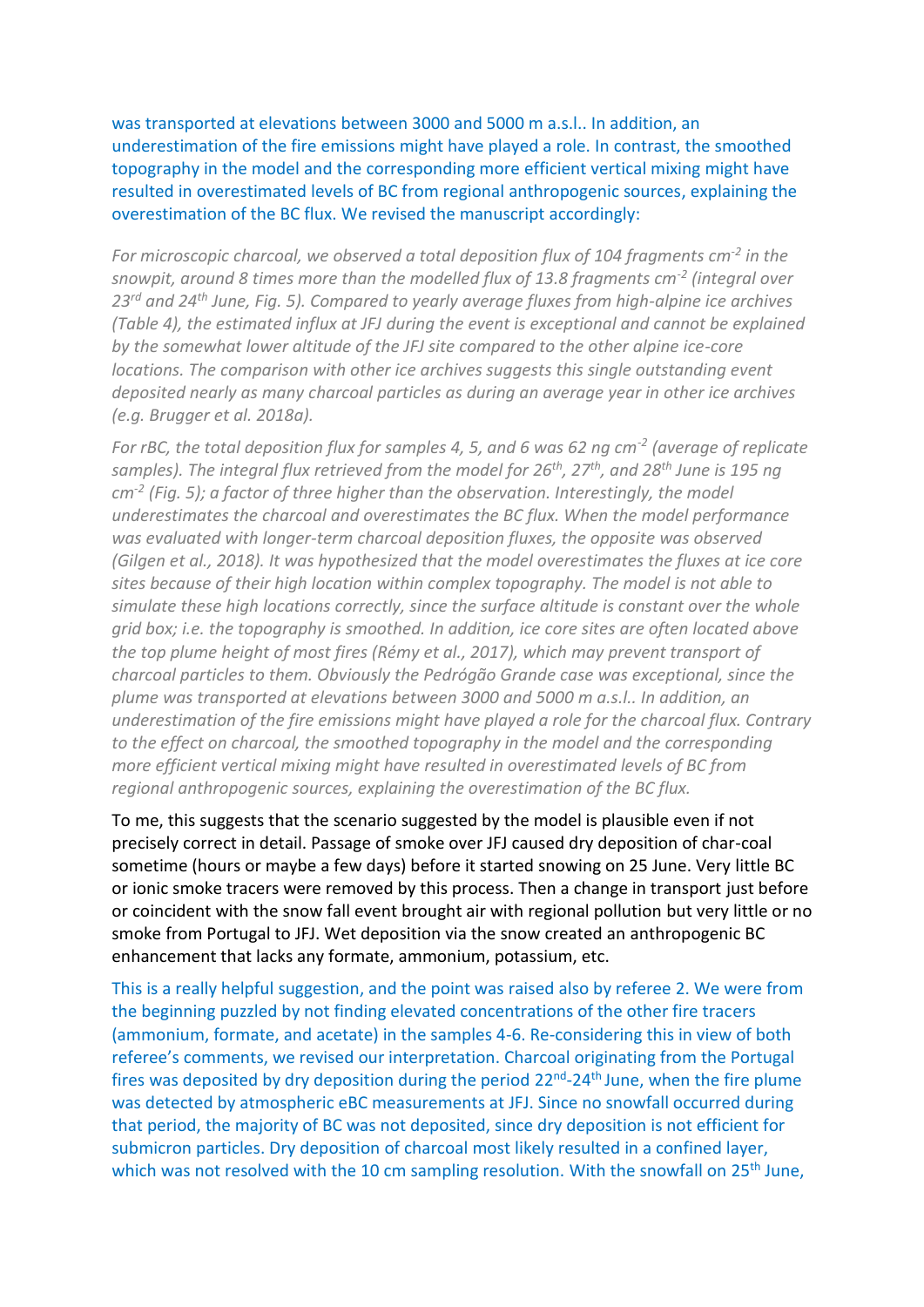air mass transport changed, ending the advection of the fire plume to the JFJ as indicated by the backward trajectories arriving at JFJ at 18 UTC (will be included in Fig. 4 in the revised version). Instead more regional polluted air masses were scavenged. That the charcoal and rBC peaks partly overlap is most likely due to the coarse resolution of the charcoal samples. The change of air masses does explain the lack of a peak in the other fire tracers, e.g. ammonium, and the time delay between the charcoal and the BC peak in the model output and the snow pit data. The manuscript was changed accordingly.

# *Abstract:*

*According to modelled emissions of the FINN v1.6 database, the fire emitted a total amount of 203.5 tons BC from a total burned area of 501 km<sup>2</sup> as observed on the basis of satellite fire products. Backward trajectories unambiguously linked a peak of atmospheric equivalent BC observed at the Jungfraujoch research station on 22nd June, with elevated levels until the 25th June, with the highly intensive fires in Portugal. The atmospheric signal is in correspondence with an outstanding peak in microscopic charcoal observed in the snow layer, depositing nearly as many charcoal particles as during an average year in other ice archives. In contrast to charcoal, the amount of atmospheric BC deposited during the fire episode was minor due to a lack of precipitation. Simulations with a global aerosol climate model supported that the observed microscopic charcoal particles originated from the fires in Portugal and that their contribution to the BC signal in snow was negligible. Our study revealed that microscopic charcoal can be transported over long distances (1500 km), and that snow and ice archives are much more sensitive to distant events than sedimentary archives, for which the signal is dominated by local fires. The findings are important for future ice-core studies, as they document that for BC as fire tracer the signal preservation depends on precipitation. Single events, like this example, might not be preserved due to unfavorable meteorological conditions.*

# *Fire tracers:*

*We hypothesize that charcoal originating from the Portugal fires was deposited by dry deposition during the period 22nd to 24th June, when the fire plume arrived at the JFJ as detected by elevated atmospheric eBC concentrations. Since no snowfall occurred during that period, the majority of BC was not deposited. Dry deposition most likely resulted in a confined charcoal layer, which was not separated from the rBC peak in the snowpit due to the coarse sampling resolution of 10 cm. With the beginning of snowfall on 25th June, air mass transport changed, ending the advection of the fire plume to the JFJ as indicated by backward trajectories (see below and Fig. 4). Instead more regional polluted air masses were scavenged, which explains the absence of ionic fire tracers and of a shift in the rBC size distribution.*

# *Atmospheric transport:*

*The back trajectories with arrival at JFJ on 25th June at 18 UTC indicates a major change in the synoptic situation to more north-westerly flow directions. We can only speculate that this happened concomitant with the onset of precipitation, since the timing of the latter is not precisely known.*

*Furthermore, other BC sources than fires seem to dominate in our simulations, which is in agreement with our hypothesis that during fire plume arrival at JFJ the majority of firerelated BC was not deposited due to the lack of snowfall. With the beginning of snowfall at*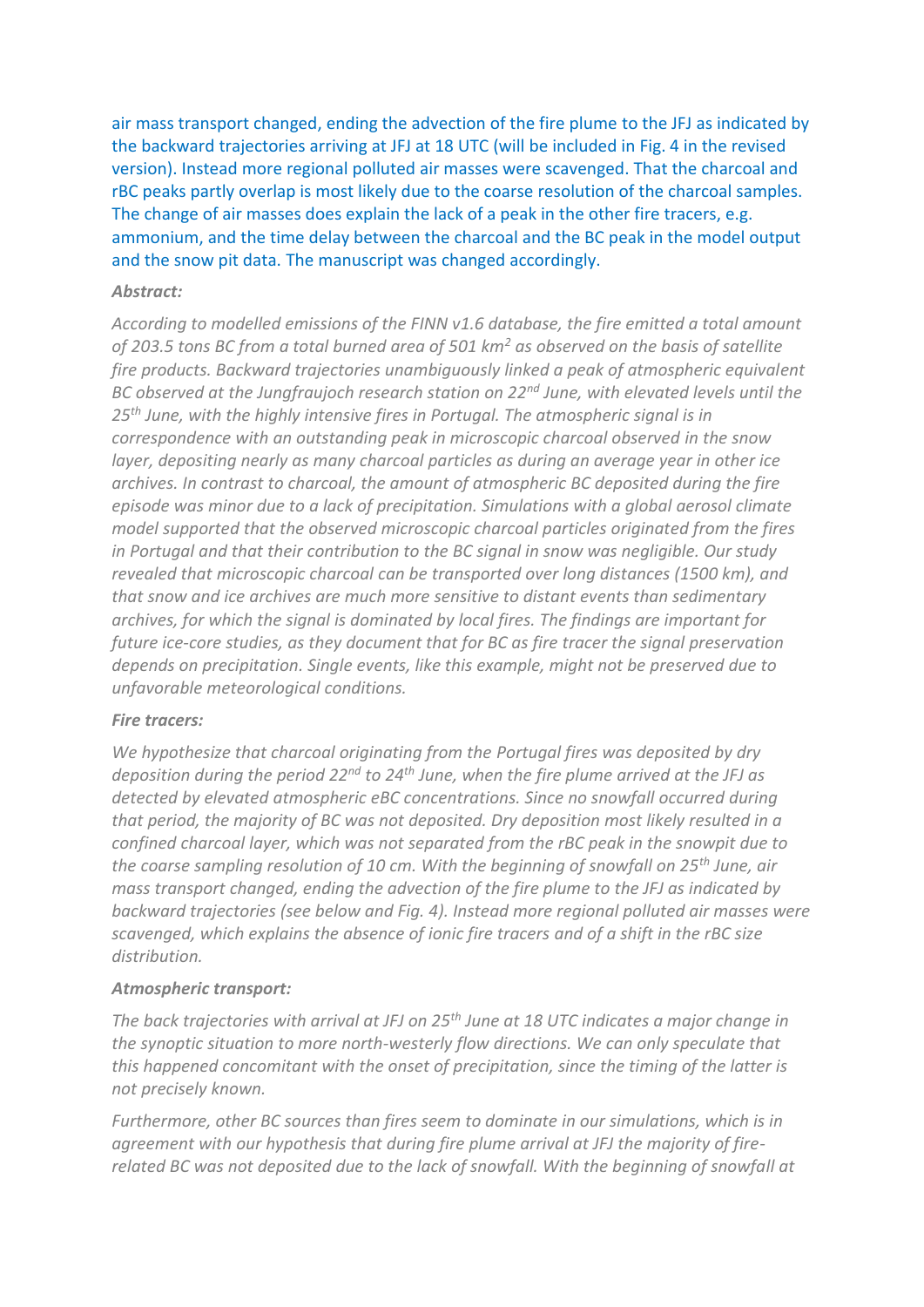*JFJ, air mass transport changed and more regional polluted air masses with minor or without fire contribution were scavenged.*

### *Conclusions:*

*Dry deposition of microscopic charcoal resulted in an outstanding peak in the snowpack. This event deposited nearly as many charcoal particles as during an average year in other ice archives.* 

*For rBC, in contrast, concentrations in the snow were not exceptionally high. In combination with the absence of a peak in ionic fire tracers such as ammonium, this suggest that the majority of atmospheric BC was not deposited during the fire episode due to a lack of precipitation. Instead the observed rBC peak was mostly likely caused by scavenging of air masses containing regional pollution with the beginning of snowfall on 25th June, which ended the advection of the fire plume to the JFJ. rBC scavenging ratios were in line with previous studies, giving additional evidence that rBC was predominantly scavenged by wet deposition. Simulations with a global aerosol climate model supported that the observed microscopic charcoal particles originated from the fires in Portugal, whereas their contribution to the BC signal in snow was minor. The findings of our case study are important for future ice-core studies, as they document that for BC as fire tracer the signal preservation depends on precipitation and wet deposition. Single events, like this example, might not be preserved due to the unfavorable meteorological conditions.*

Using a regional CTM with grid size in the 4-10 km range rather than the global version selected initially might help to clarify whether the BC is linked to the fires rather than being mostly regional pollution. A simpler/cheaper, but also complementary, approach would be to run forward trajectories from the fire, possibly over the entire 17-24 June lifetime but at least beginning early enough to capture the first time smoke reaches JFJ on 22 June and continuing until the fire is out. In the scenario laid out in the manuscript these trajectories would have to show strong connection between the fire and JFJ lasting well into 25 June, while the alternative outlined above predicts that the smoke clears out over JFJ before it starts snowing.

We calculated forward trajectories as suggested by the reviewer and they basically agree with the backward trajectories. We prefer to keep the backward trajectories in the manuscript, since they are more conclusive, but added the one arriving at JFJ on 25<sup>th</sup> June 18 UTC to show the change to north-westerly air flow. We show now trajectories calculated 5-days backward at 20 equidistant levels in pressure coordinates between 700 hPa and 500 hPa, in accordance with the detected smoke plume height.

# To the best of our knowledge, the ECHAM-HAM is the only model with a charcoal module implemented.

As noted right at the beginning, this is an interesting story, and the firm results for charcoal make it important to get before the community. I think that the argument linking the BC in the snow to the fires needs to be made much more convincingly, or ruled out just as strongly. Neither option would impact the charcoal connection, while insisting that the BC is fire derived based on weak evidence lessens the power of the manuscript.

See comment above.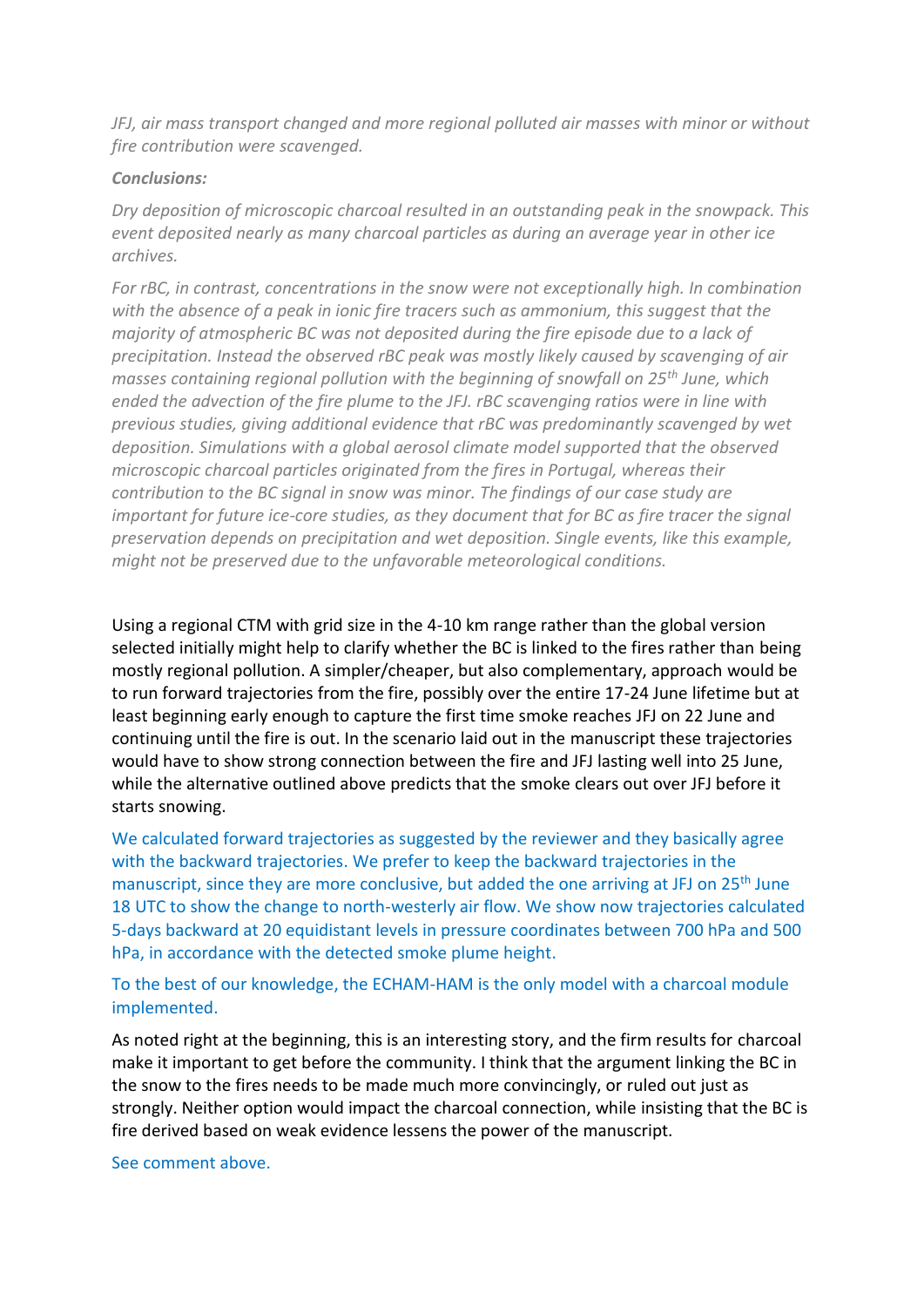Following are a list of specific comments and editorial suggestions, keyed to line number.

27 As noted above, the correspondence between eBc measured through 24 June and rBc measured in snow that fell 25-26 June may be more tenuous than asserted.

### Agreed, see comment above.

28-29 Calculated scavenging ratios may be oversold since there is no assurance that BC at cloud height 25 and 26 June was same as inferred from measured eBc on the ground 24 June.

### We agree with that comment, but this is the case for most of the published scavenging ratios. Since there are so few data we decided to keep it.

33-34 "This study unambiguously links charcoal in the snow with the highly intensive fires in Portugal: : :" At least one reader is not convinced that rBC in the snow is from these fires, and would liked to have seen some of the ionic tracers supporting that inference yet none do.

Agreed, see above. The sentence was deleted.

35 Is the BC emission estimate not basically straight from FINN, rather than ECHAM?

Thanks for noticing. Yes, the accumulated amount of 203.5 tons BC is based on modelled emissions on the FINN v1.6 database (see also 305). We have rewritten the sentence as in the following:

*According to modelled emissions of the FINN v1.6 database, the fire emitted a total amount of 203.5 tons BC.*

#### 39 what do you mean by "landscape" fires, as something distinct from biomass fires

Bowmann et al. (2009) distinguish between "landscape" fires, "biomass combustion for domestic and industrial uses, and fossil-fuel combustion". Thus, "including landscape and biomass" refers to landscape fires and biomass combustion for domestic and industrial uses. We have clarified this accordingly.

*Global CO<sup>2</sup> emissions from fires, including landscape and biomass (i.e. biomass combustion from domestic and industrial uses), represent around 50% of those produced by fossil fuel burning (Bowmann et al., 2009).*

50 consider citing some of the pioneering studies of fire tracers in polar ice cores, for example; Legrand et al., 1992 (GRL); Whitlow et al., 1994 (Tellus; Legrand and De Angelis, 1996 (JGR)

#### Are now included.

92-94 Sentence pointing out that ice cores from near JFJ have been studied is not needed unless you later make some connection to the cited papers.

#### The sentence was deleted.

97 located on the eponymous pass between-! located between

#### OK, eponymous was deleted.

135-138 Might want to state the dates for which backtrajectories were calculated. And as noted above, consider running forward trajectories from the fire as well.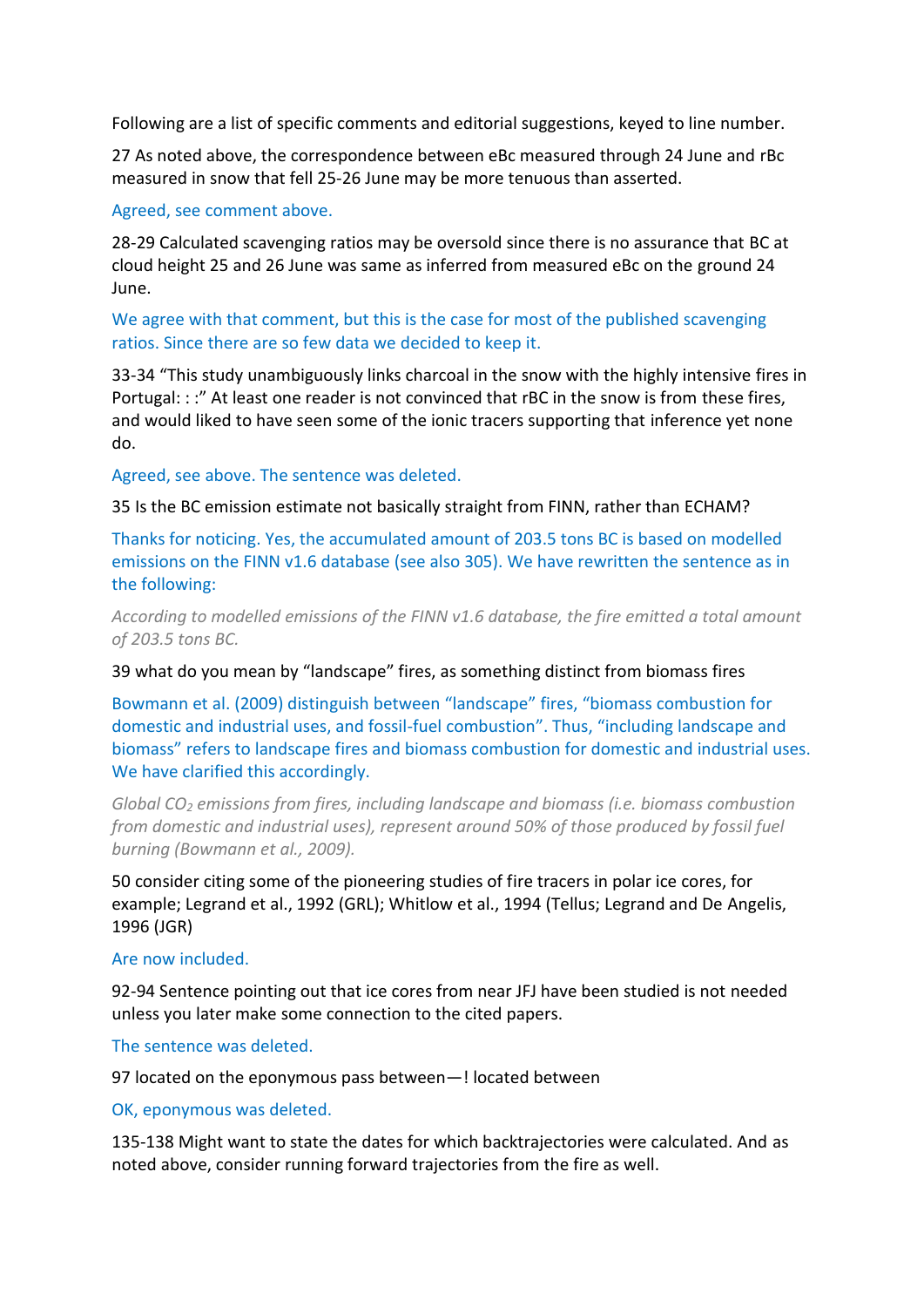### Was included in the caption of Figure 4. Forward trajectories were calculated, see above.

*Figure 4: 5-day air mass backward trajectories starting from the Jungfraujoch site at 00 UTC on 22nd to 24th June 2017. For 25th June starting time is 18 UTC.*

139-149 If you cannot, or decide not to, run a regional model, I think you should provide more justification for choosing to run this particular version of ECHAM, especially since you kind of denigrate its performance later in the manuscript.

# To the best of our knowledge, the ECHAM-HAM is the only model with a charcoal module implemented.

151-157 Curious why you chose to only use MODIS products. It is becoming increasingly clear that important details are missed due to coarse spatial resolution, and the fixed single overpass time. Are there not relevant products from the Sentinel satellites? Geostationary platforms (mainly supporting meteorology forecasting) can provide insight throughout the day, especially later in the afternoon when many fires are strongest.

We analysed higher spatial resolution Soumi/VIIRS active fire products (375m) next to MODIS active fire products to obtain a better understanding on the spread and evolution of the fire (see also answer to the comment of Paulo Fernandes). To be consistent with the emission estimates of the FINN v1.6 database (based on MODIS active fire data), we decided here to show MODIS fire products. To make this clearer we rephrased it in the manuscript.

*In consistency with FINN v1.6, we chose the Thermal Anomalies & Fire Daily L3 Global Product, which is also utilized for the emission model. In addition, we obtained the Burned Area Monthly L3 Global Product of MODIS.*

184 I would not say that peak rBC of 9.8 ng/g is "remarkable". It is only about 2 x higher than the secondary peak at 60-70 cm depth. The Thomas et al., 2017 paper cited elsewhere found the average peak in 22 north Greenland pits to be 15 ng/g, with max of 43 ng/g with longer transport distances back to the source fires.

#### Agreed, remarkable was deleted.

193-194 I would mention the secondary rBC peak in samples 12/13 that overlaps the bump up in charcoal sample 5, especially since you point out the increased size later to suggest more local source.

#### Good point. We now mention this secondary rBC peak.

*Below the rBC peak, a secondary rBC maximum with 4.5 ng g-1 was observed between 60 and 70 cm in one replicate series, but otherwise average concentrations are low (2.0 ng g-1 ). Except for this secondary maximum, a very good agreement is obtained between the two series of replicate rBC samples (r = 0.90, all samples).*

# 197 Regarding the "narrower" charcoal peak, I think it may mostly be in the 2 cm interval 28-30 cm below rBC sample 6, but that is just a hypothesis.

### That seems likely, but we cannot proof it with our data. We added this sentence.

*Dry deposition most likely resulted in a confined charcoal layer, which was not separated from the rBC peak in the snowpit due to the coarse sampling resolution of 10 cm.*